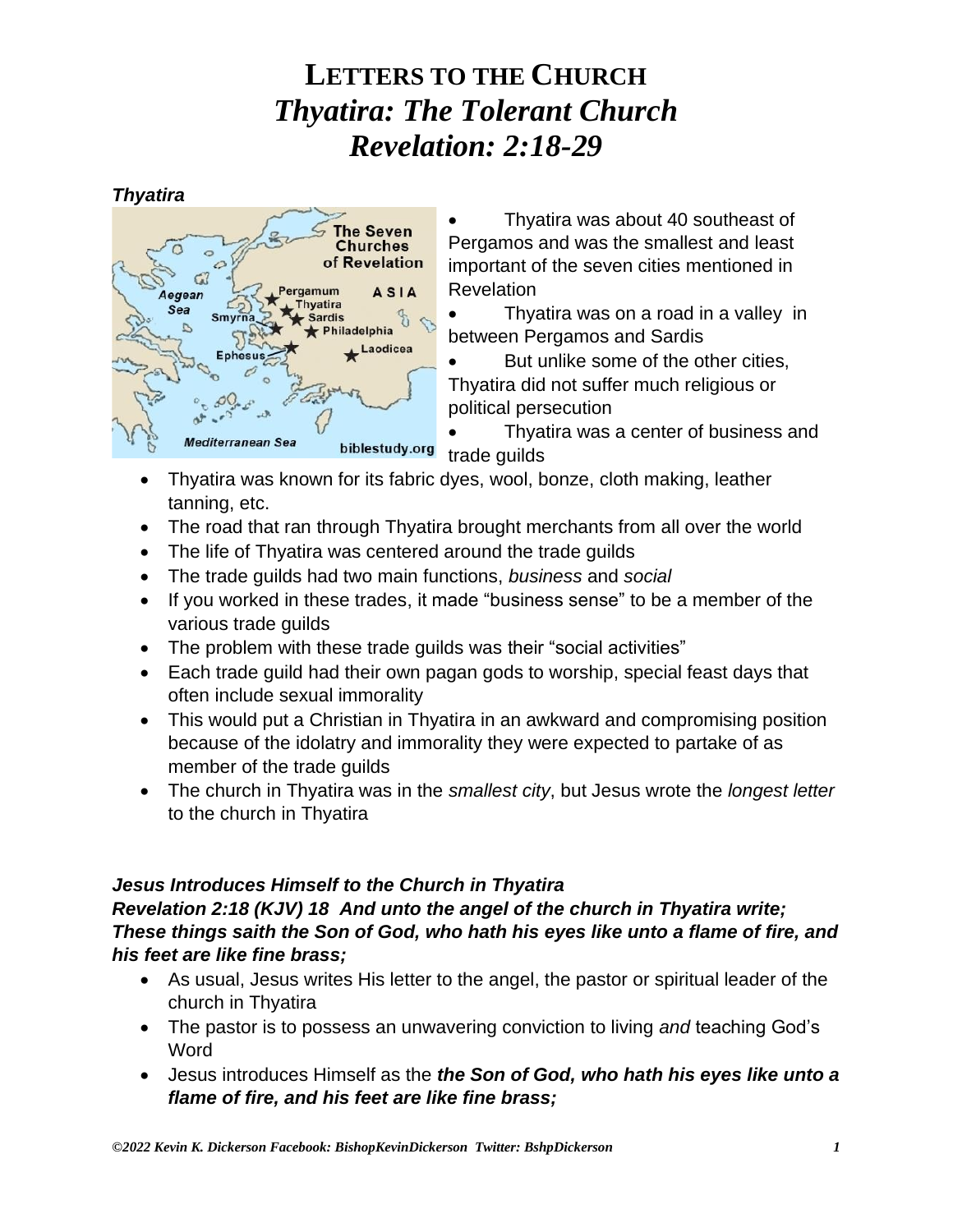- Jesus introduces Himself as:
	- o The *Son of God* to emphasize His deity, He is God and that He has the *same nature* as God
		- Jesus is saying He has the same divine nature as God
		- Because Jesus is God, He has the right to judge the church
	- o As has having *eyes like a flame of fire*
		- Jesus sees with penetrating judgment *Jeremiah 16:17 (KJV) 17 For mine eyes are upon all their ways: they are not hid from my face, neither is their iniquity hid from mine eyes.*
		- There is no where you can go and Jesus does not see you *Proverbs 15:3 (KJV) 3 The eyes of the LORD are in every place, beholding the evil and the good.*
	- o As having *feet like polished brass* to emphasize His purity
		- **EXALUTE:** Brass is a pure metal that has been refined in the fire
		- Jesus was saying His feet would be strong in executing judgment

#### *What Jesus Knows About the Church Thyatira 19 I know thy works, and charity, and service, and faith, and thy patience, and thy works; and the last to be more than the first.*

- As Jesus says to every church, *I know your works*, I know how you're living, I know the works you're doing for Me
- Jesus commended the church in Thyatira for their works of:
	- o *Love* They had love for the Lord and each other
	- o *Service* They were doing the works of ministry by serving in the church and the community
	- o *Faith* They maintained their faith in God in the face of opposition, lack of resources, and other challenges
	- o *Patience* They were willing to endure the struggles, challenges, temptations, and continued to live for God
- Not only did Thyatira have these *works*, but they were *increasing* in love, service, faith and patience
- Thyatira was growing spiritually, they were maturing, they were showing spiritual fruit in their lives

### *What Jesus Has Against the Church in Thyatira*

#### *20 Notwithstanding I have a few things against thee, because thou sufferest that woman Jezebel, which calleth herself a prophetess, to teach and to seduce my servants to commit fornication, and to eat things sacrificed unto idols. 21 And I gave her space to repent of her fornication; and she repented not.*

• Jesus tells the church in Thyatira that despite all the good He saw in the church, I have a few things against thee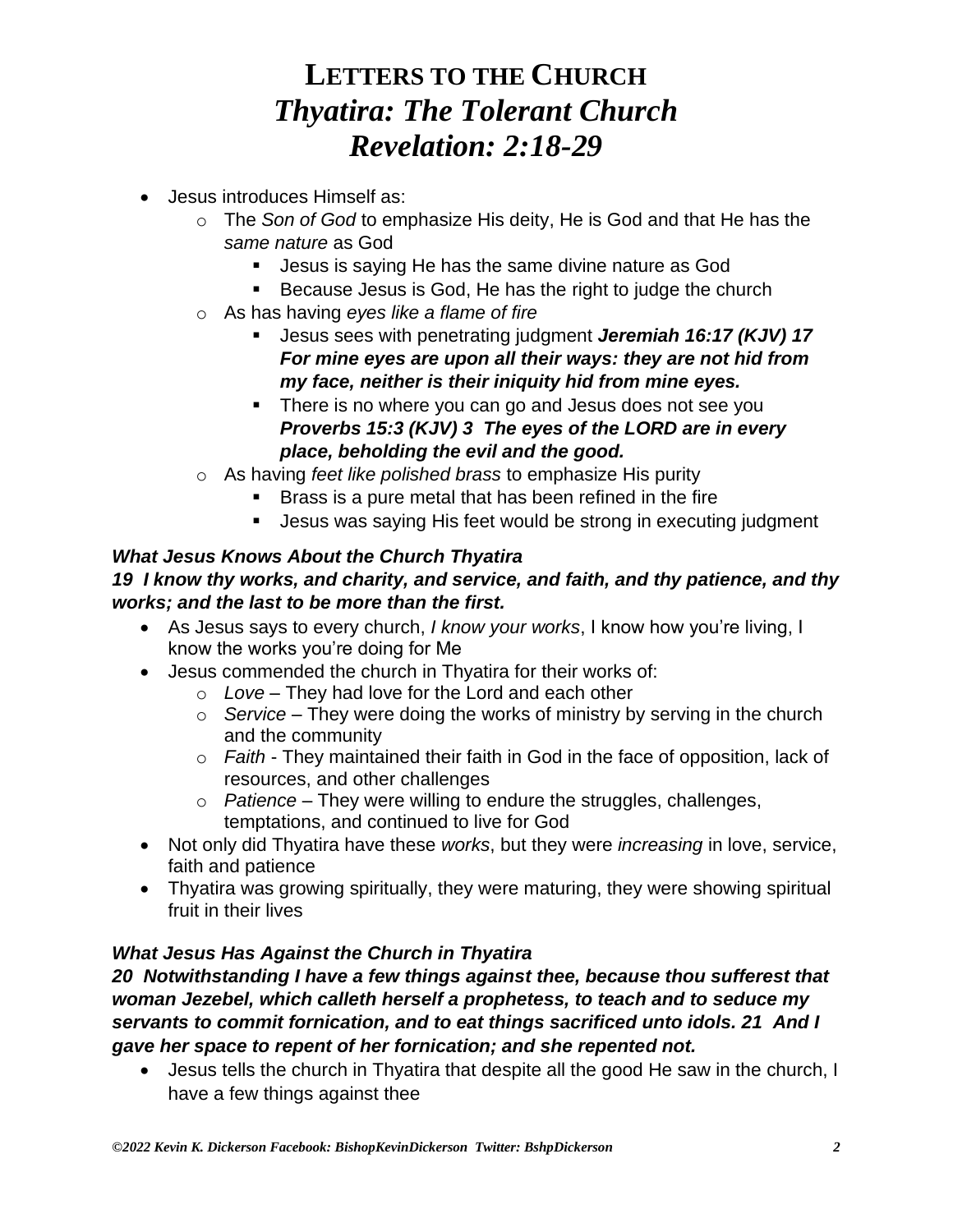- You *tolerate* that woman Jezebel
	- o The church in Thyatira *knew* the teachings of Jezebel was wrong but they allowed it to continue
- That woman "called" Jezebel
	- $\circ$  Jezebel was the center of the corruption in the church at Thyatira
	- $\circ$  Jezebel may not have been her literal name, but it speaks of the life and lifestyle of Jezebel in  $1<sup>st</sup>$  and  $2<sup>nd</sup>$  Kings
	- o Jezebel is a metaphor for a woman that's evil, idolatrous, scheming, and morally unrestrained
- Jezebel calls herself a "prophetess"
	- o Jezebel says she speaks for God
	- o But the church in Thyatira received Jezebel as a prophetess, even though she was a false teacher *Matthew 24:11 (KJV) 11 And many false prophets shall rise, and shall deceive many.*
- Jezebel teaches and seduces Jesus' servants to commit sexual immorality
- Jezebel was allowed to teach believers in Thyatira to abandon their loyalty to Jesus
- Jezebel was allowed to teach:
	- $\circ$  That believers couldn't live a life separate from the world
	- o That believers needed to participate in some of the trade guilds social activities to be "friendly", to keep their jobs, to get promoted, to help their businesses succeed, to keep from being viewed as a fanatic, and to be able to win the lost
	- o That believers could reach the lost world more easily by associating, fellowshipping, and participating in their social activities
	- o That Jesus was *not* the only Savior, and that Jesus Christ was *not* the only way to God
- Jezebel teaches Jesus' servants to eat food sacrificed to idols
- Some of the trade guild social gatherings were held at the temple of one of their gods
- Attendees were to give a thanks offering of meat to the god, then the rest of the meat was served to the guests, which is actually participating in a function that's giving thanks to false gods
- Idolatry is anything a person puts first in their lives ahead of God
- Jezebel had convinced some in the church in Thyatira to put their jobs and social acceptance before God
- Jesus gave Jezebel space or time to repent, and she refused
- Jezebel refused to repent means she *knew* in her heart what she was teaching was false and contrary to the Word of God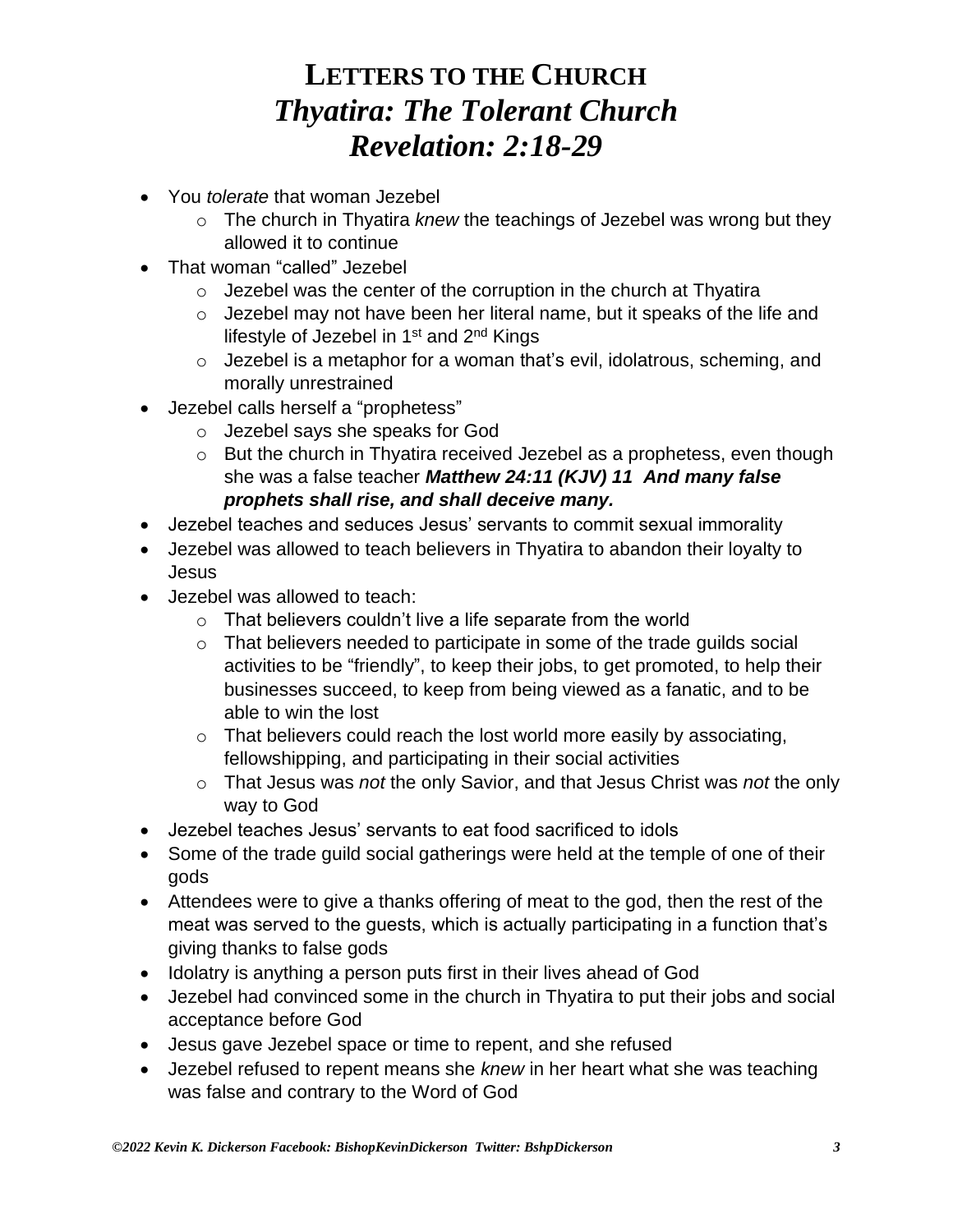• Jezebel knew she was perverting the scriptures and refused to change

#### *What Jesus Wants the Church in Thyatira to Do*

*22 Behold, I will cast her into a bed, and them that commit adultery with her into great tribulation, except they repent of their deeds. 23 And I will kill her children with death; and all the churches shall know that I am he which searcheth the reins and hearts: and I will give unto every one of you according to your works. 24 But unto you I say, and unto the rest in Thyatira, as many as have not this doctrine, and which have not known the depths of Satan, as they speak; I will put upon you none other burden. 25 But that which ye have already hold fast till I come.* 

- Before Jesus told the church in Thyatira what they *must* do, He first told them what *He* would do
- Jesus would chastise Jezebel by casting her into a sickbed along with all who commit adultery with her
- This could mean some physical illness as a result of her licentious lifestyle
- Adultery here speaks of both sexual adultery (immorality) and spiritual adultery (worship of idols)
- When we worship other gods, we are unfaithful to the Lord who saved us
- What applied to Jezebel would also apply to all that followed and lived by her teaching and refused to repent and separate themselves from the world
- Jesus said He'll kill Jezebel's children with death if they don't repent
- $\bullet$  The 2<sup>nd</sup> death means the followers of Jezebel could face eternal judgment if they don't repent
- But even as Jesus is chastising the church in Thyatira, He still shows He loves Jezebel and her followers by offering an opportunity to repent
- Jesus says all the churches will know He is the One who searches the reins and hearts
- Jesus knows our every though and feeling
- Jesus says I'll give each of you according to your works, if you follow Jezebel, your "works" will determine your *consequences*
- Then Jesus says to the rest of the church in Thyatira that did not participate in Jezebel's false teaching, even though many embraced Jezebel's false teaching, many didn't
- They didn't fall for the lies, they didn't believe the perverting of the scriptures, they refused to live a double life
- There were some believers in the church that have not "explored and known" the depths of satan and because they didn't follow after the false teachings of Jezebel, life would not get any harder than it already was